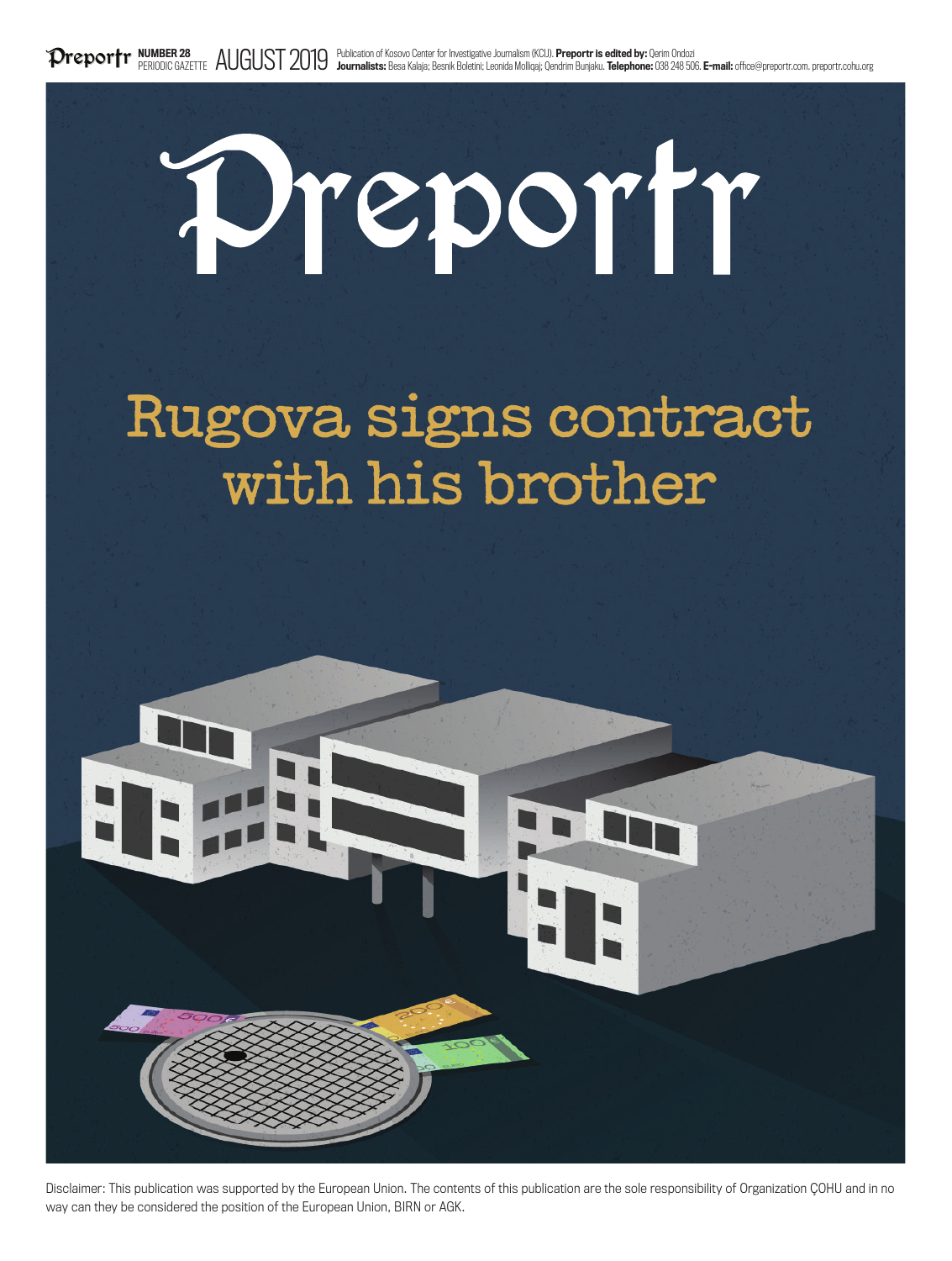# Rugova signs contract with his brother

The Mayor of Istog, Haki Rugova, is accused of the criminal offense of conflict of interest because in 2014, the municipality had awarded a tender to his brother's company in the amount of almost 300 thousand euros, and the contract was signed by Rugova himself. The indictment in this case has been confirmed, although Rugova pleaded not guilty and the trial is expected to continue in the Basic Court in Peja.

#### **Besa Kalaja**

Aki Rugova has been one of the central figures<br>of the Democratic League of Kosovo (LDK)<br>and mayor of Istog since 2010. His election as of the Democratic League of Kosovo (LDK) and mayor of Istog since 2010. His election as mayor of Istog gave life to his political life. Last year, Rugova was a member of this political entity at the local level, whom few people knew at the central level, even though he was a close cousin of LDK founder Ibrahim Rugova. Today, all decisions in the party are made with his blessing, and he is also its vice president. It is believed that he came to power after nine years of holding one of the last strongholds of this political entity, i.e. the Municipality of Istog, which has been led by the LDK since after the war. In the last municipal elections, Rugova almost lost the municipality by going even in the runoff, and defeated his opponent, Gani Dreshaj of the Alliance for the Future of Kosova (AAK) by only 14 votes.

Rugova is an electrical engineer by vocation. Before the nineties he had worked as a teacher, as well as at the Shock Absorber Factory in Prishtina. From 1990 to 1999 he had a private business.

Rugova has been repeatedly accused by the opposition in the Municipality of Istog that in public affairs carried out with budget money in some cases he favored the business of his brother "Ma Con" sh.p.k. Investigations by the prosecution for the claims of the opposition and the media took place only in the case of the tender that

the municipality in 2014 had given to "Ma Con" sh.p.k. reaching the value of almost 300 thousand euros, for the construction of sewerage for the villages of Cërrcë and Lubozhdë. The indictment in this case came after the criminal report, which was filed by the Anti-Corruption Agency. This was done after BIRN and Internews Kosova reported on the case.

Rugova himself in the Anti-Corruption Agency had declared that he had shares in this company until 2013 when he gave them up. The Justice in Kosovo show had found in the forms of declaration of assets, presented to the Anti-Corruption Agency, that Rugova had declared shares in this company until 2016. In an interview given to this show, Rugova claimed that the shares were declared wrongly. However, his wife also works at this company, and Rugova's brother in Justice in Kosovo show in a way admitted that Rugova is still part of the company. The indictment was finalized in 2018, while this year it has been confirmed by both instances - by the Basic Court in Peja and by the Court of Appeals. Rugova is accused of having committed the criminal offense of conflict of interest under Article 424 of the Criminal Code of Kosovo (Chapter XXXIV). Haki Rugova pleaded not guilty at the indictment confirmation hearings. The hearing for the commencement of the main trial in this case has not yet been scheduled.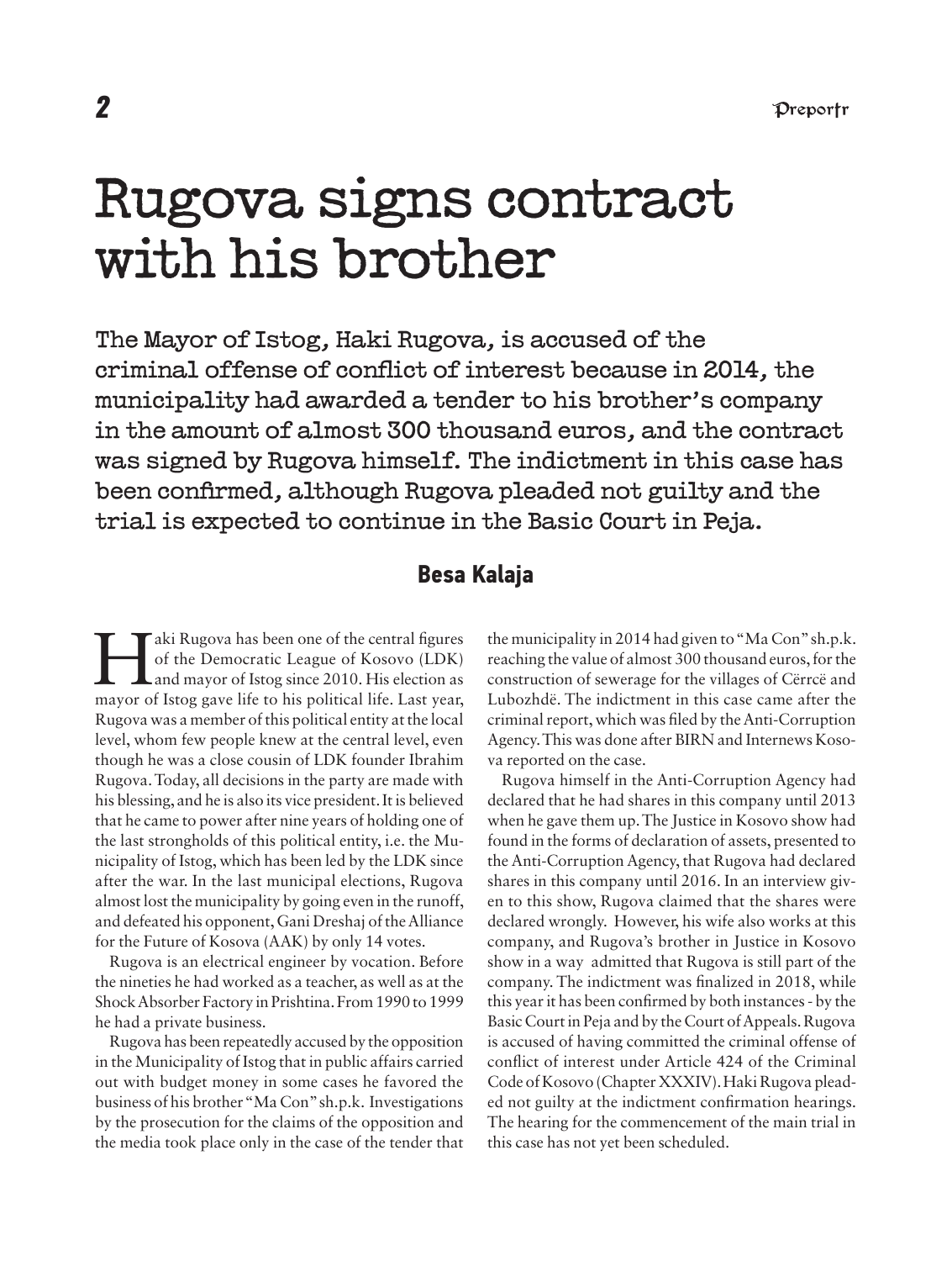#### Preportr

## **The indictment that charges Rugova with conflict of interest**

According to the confirmed indictment, Haki Rugova is accused of signing a contract with his brother's company in the capacity of mayor.

The enacting clause of this indictment states that Haki Rugova is accused that acting as mayor of Istog, on August 1, 2014 he signed a contract with "Ma-Con" sh.p.k. for the construction of sewerage in Cërrcë and Lubozhdë. According to the indictment, at the time of signing the contract for the realization of construction works between the Municipality of Istog and "Ma-Con" sh.p.k. the director of the company was Gani Rugova and the contract value was 289.119.85 euros. In this way, the defendant has enabled his brother, Gani Rugova, financial interest. Therefore, he is charged of having committed the criminal offense of conflict of interest under Article 424 of the CCRK (Chapter XXXIV).

This factual situation, according to the indictment, is confirmed by the defense of the accused, by the statements of the witnesses, then by the material evidence and especially by the contract signed for the construction of the sewerage in Cërrcë-Lubozhdë which was signed by Haki Rugova and his brother, Gani Rugova, as a representative of the "Ma Con" sh.p.k.

Defendant Haki Rugova stated in his defense that all procedures related to the contract were conducted by the Procurement Office of the Municipality of Istog. He said that a public competition has been announced for the project, procedures have been developed as in all other cases, and the evaluation commission has made the selection. According to him, after the selection was made, there was a deadline for the complaints of the dissatisfied parties and as far as he can remember, in this case there were no complaints. Following that, the contract was signed between the municipality and the winning company. In the indictment, Rugova admits that he signed the contract with his brother's company, but he does not think that this is a criminal offense, a conflict of interest. He says in the indictment that he signed it because his purpose was to see the progress of the works. Rugova said that in 2014, he was neither the owner nor the co-owner of Ma Con, since he gave the shares he had in this company to his brother. Rugova said he did not take part in the decision-making - this work was done by the Procurement Office and was carried out as a standard procedure and in line with the law. He said that the works for the construction of the sewerage have been completed within the deadline.

In the indictment, Rugova admits that he signed the contract with his brother's company, but he does not think that this is a criminal offense, a conflict of interest. He says in the indictment that he signed it because his purpose was to see the progress of the works

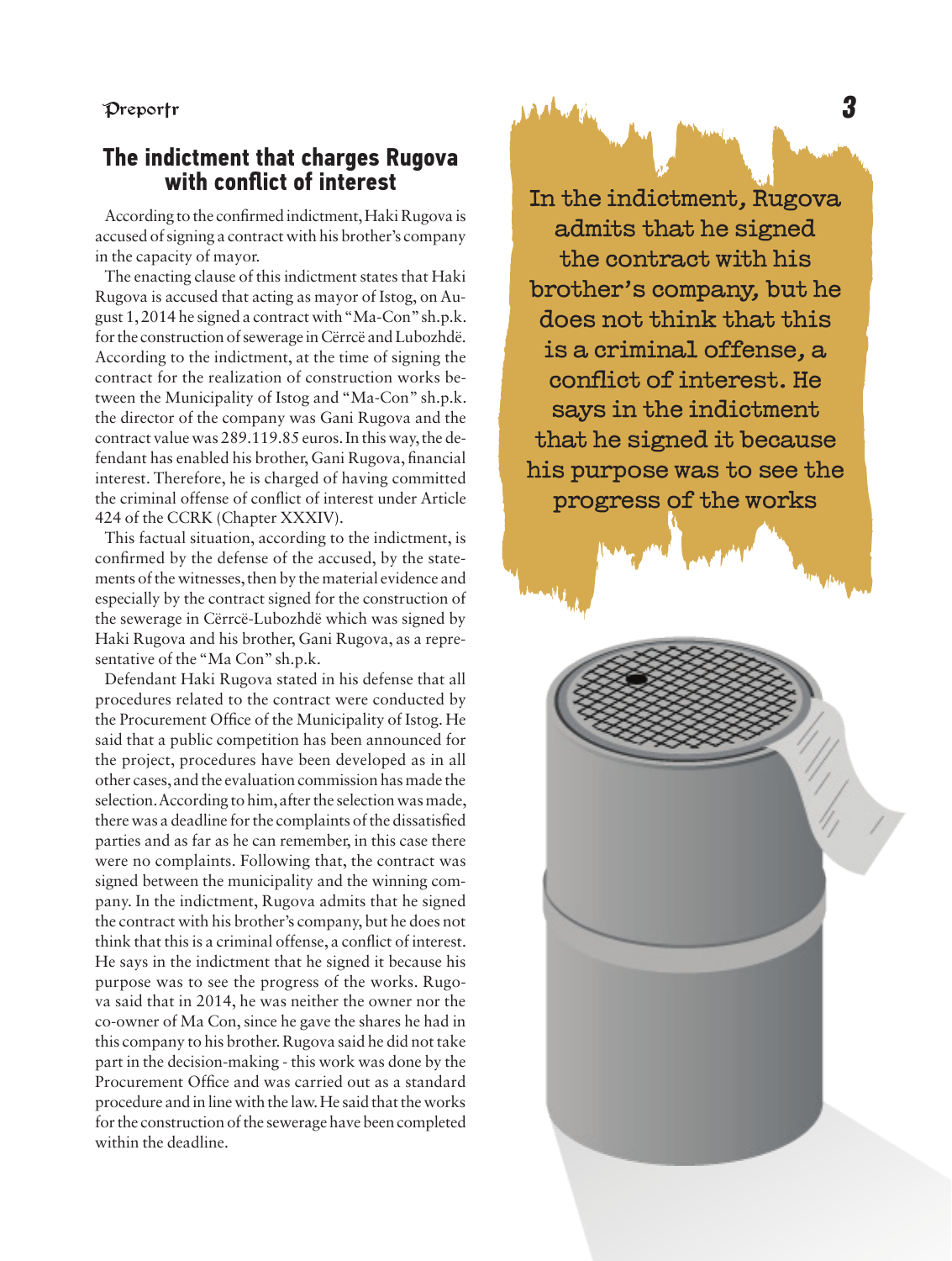#### **Rugova pleaded not guilty**

In the hearings for confirming the indictment, Haki Rugova and his defense counsel, lawyer Besnik Berisha, presented their claims that Rugova is not guilty of the criminal offense for which he is accused.

In the January hearing, after the reading of the indictment by the prosecutor of the case, according to the monitor of Organization Çohu! Rugova stated that he does not feel guilty of the accusation with which he is charged by the Basic Prosecution in Gjakova.

Prosecutor Matjani stated at the hearing that he sticks to the legal qualification of the criminal offense and the indictment filed against Rugova, saying that all the proposed evidence will prove the guilt of the accused.

The defense counsel of the accused stated in this session that he would file a request for dismissal of the indictment and opposition to the evidence, in which case his defendant also supported him.

After the defendant pleaded not guilty, Judge Sylë Lokaj summoned him and his defense counsel to submit a request for dismissal of the indictment and opposition to the evidence within 30 days, and according to him, a special ruling will decide eventually for the second hearing.

In this hearing also took part the representative of the Municipality of Istog, Adem Avdijaj, who said that he does not agree with the criminal prosecution, as there is no harm caused to this institution.

At the March hearing too, Rugova and his lawyer objected to the indictment.

Lawyer Berisha, among other things, said that the Basic Prosecution of Gjakova has not yet learned to distinguish between the contract for supply and the contract for works, adding that "basic reading skills are needed to understand that the contract concluded between the Municipality of Istog and Ma-Con is not a supply contract or a service contract, but a works contract, as stated in its preamble".

According to him, this category of contracts makes the signing of the mayor of Istog unnecessary, adding: "Therefore, the claim of the Prosecution that Mr. Rugova, with his signature, has decided regarding the validity of the contract between the Municipality and "Ma-Con", it is completely unfounded".

These requests by the defense of Rugova were opposed as unfounded by prosecutor Ramiz Buzhala, who replaced prosecutor Agron Matjani.

According to prosecutor Buzhala, when Rugova signed the contract in favor of "Ma-Con", led by his brother,

Municipality of Istog, Adem Avdijaj, who said that he does not agree with the criminal prosecution, as there is no harm caused to this institution.

Gani Rugova, the former had personally participated in a case where a member of his family realizes financial interest, adding: "With this action, it paves the way for the realization of the contract for the benefit of his brother's company, and with the signature of Rugova, the realization of the financial interest for his brother has been enabled".

He also said that the defense's claims that the accused had not taken any action that would result in a decision on this tender are not consistent, adding: "in this case we are dealing with a contract of great value in line with the Law. on Public Procurement according to which a contract of great value is considered a supply contract or a service contract, the value of which is equal to or greater than or may be expected to be equal to 125 thousand euros, where in addition to the signature of the responsible procurement office the contract must also be signed by the main official of the contracting authority".

According to him, the contract is in full compliance and falls within the framework of the Law on Public Procurement and that the claim of the defense that the contract signed by procurement manager Zize Bujupi, was applicable without Haki Rugova's signature, is unfounded.

He asked the court to reject the request for dismissal of the indictment as unfounded.

The defense informed the court and the prosecution that in case of rejection of the request for dismissal of the indictment they will invite procurement expert Besim Mulaj, and will engage a financial expertise to refute the claims of the prosecution regarding the profit of financial benefit of Ma-Con company.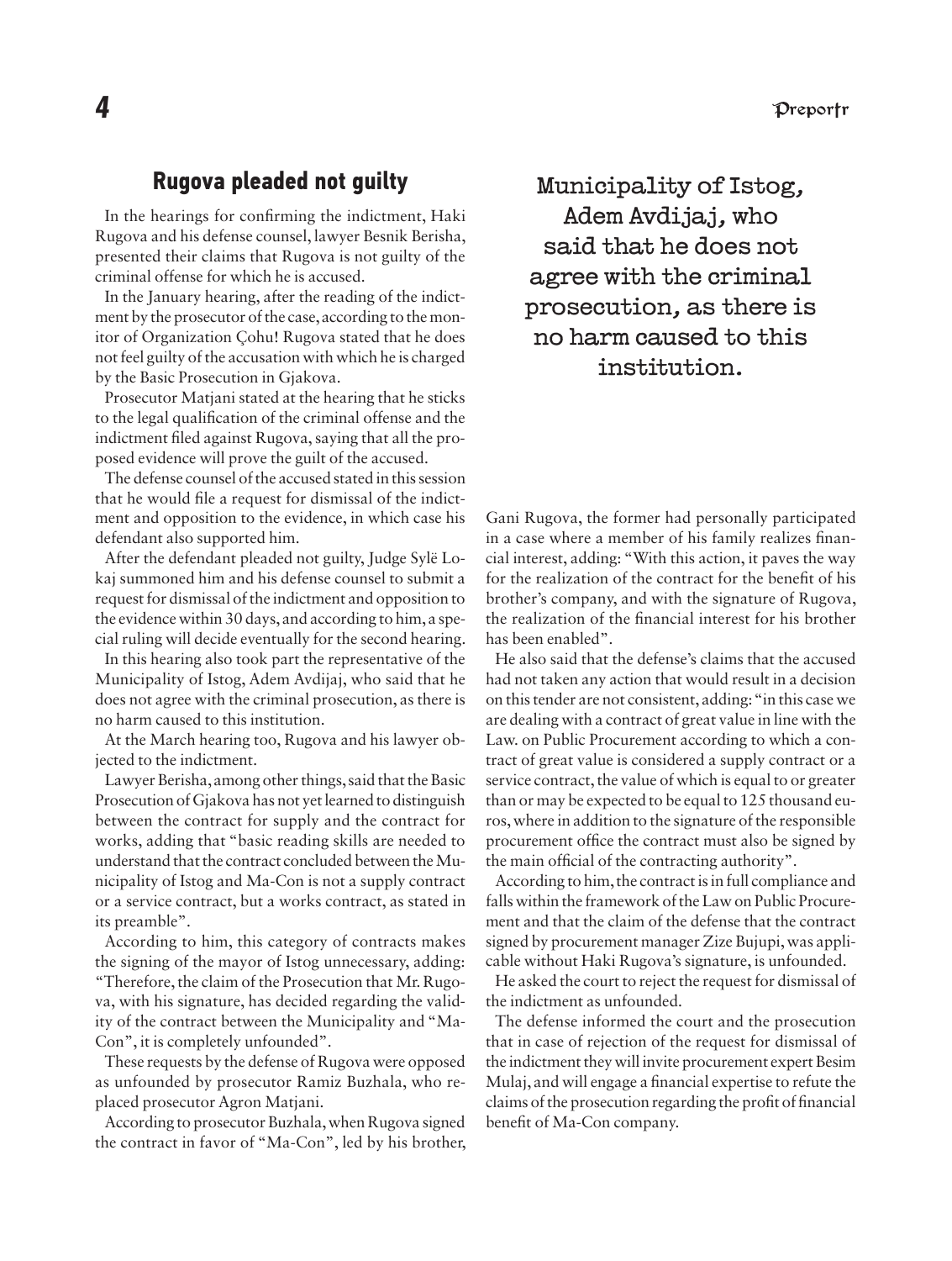"The court considers that the indictment as such contains the formal elements as defined in Article 241 par.1 of the KCCP and the court considers that at this stage of the procedure, there is sufficient evidence to support a well-founded suspicion that the accused has committed the criminal offense for which he is accused".

#### **Defense claims are dismissed**

Despite allegations by Rugova and his lawyer of his innocence, the indictment in this case was confirmed in the first week of April. The Basic Court in Peja has confirmed the indictment filed by the Basic Prosecution in Gjakova against the Mayor of Istog, Haki Rugova, for the criminal offense of conflict of interest.

The decision of the judge of the case Sylë Lokaj states that the request of Rugova's defense counsel to dismiss the indictment against his client is unfounded, adding: "The court considers that the indictment as such contains the formal elements as defined in Article 241 par.1 of the KCCP and the court considers that at this stage of the procedure, there is sufficient evidence to support a well-founded suspicion that the accused has committed the criminal offense for which he is accused".

The evidence provided during the investigation phase by the Basic Prosecution in Gjakova, according to Judge Lokaj, is admissible, and will be administered and evaluated during the main trial.

The defense has appealed against this decision to the Court of Appeals, which in turn confirmed this indictment and considered as unfounded the claim of the defense that the prosecution failed to argue the causal link between the signing of the contract and financial benefit for the defendant's brother, Gani Rugova.

The Court of Appeal considered unfounded the other claim of Rugova's defense counsel that at the time of signing the contract, the Municipality of Istog did not



The actions described in the indictment, for now contain essential elements of the criminal offense for which the accused Haki Rugova is accused, and the evidence proposed by the prosecutor for reading during the main trial, which support the wellfounded suspicion for filing the indictment. will be considered in the main trial".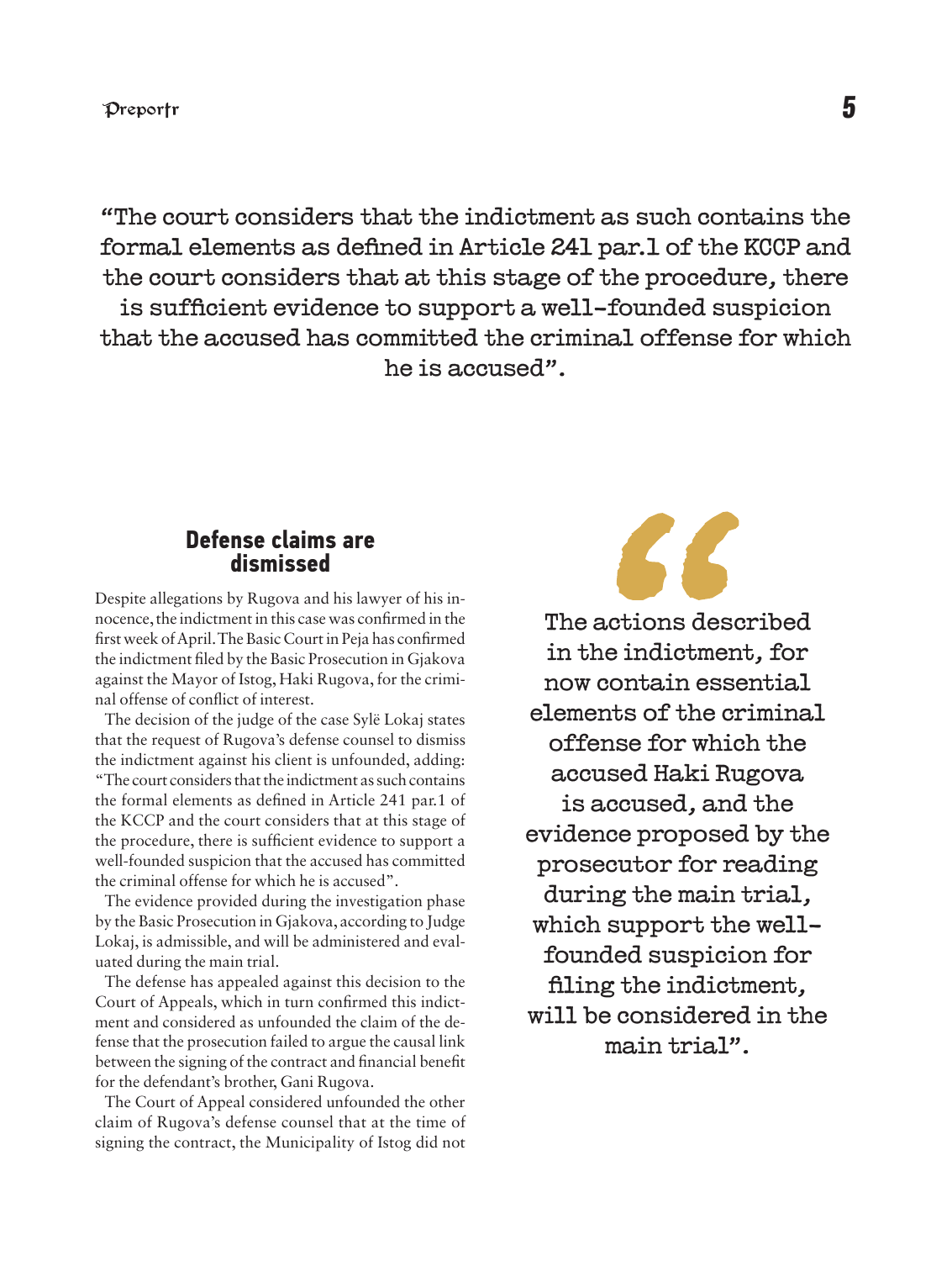Preportr

have a deputy chairman and that all contracts, regardless of their value, went to Mayor Rugova for signing and that the contract for which Rugova is accused had been in force from the moment of signing by the procurement manager in the Municipality of Istog.

All these allegations were rejected by the Court of Appeals because the Basic Prosecution of Gjakova has sufficient evidence to support the well-founded suspicion - that Haki Rugova has committed a criminal offense for which he is accused.

The decision of the Appeal states: "The actions described in the indictment, for now contain essential elements of the criminal offense for which the accused Haki Rugova is accused, and the evidence proposed by the prosecutor for reading during the main trial, which support the well-founded suspicion for filing the indictment, will be considered in the main trial".

The Court of Appeal held that all evidence is admissible and supportive, which will be elaborated in the main trial. The court of second instance has concluded that the ruling of the Basic Court in Peja to reject the requests for dismissal of the indictment was fair and lawful.

Even after the confirmation of the indictment, lawyer Besnik Berisha insists that his client Haki Rugova is innocent.

"If we have a fair, objective court, it will be proven that in the case of Haki Rugova there are no elements of a criminal offense, i.e. a conflict of interest," he told Preportr.

# 56

If we have a fair, objective court, it will be proven that in the case of Haki Rugova there are no elements of a criminal offense, i.e. a conflict of interest,"

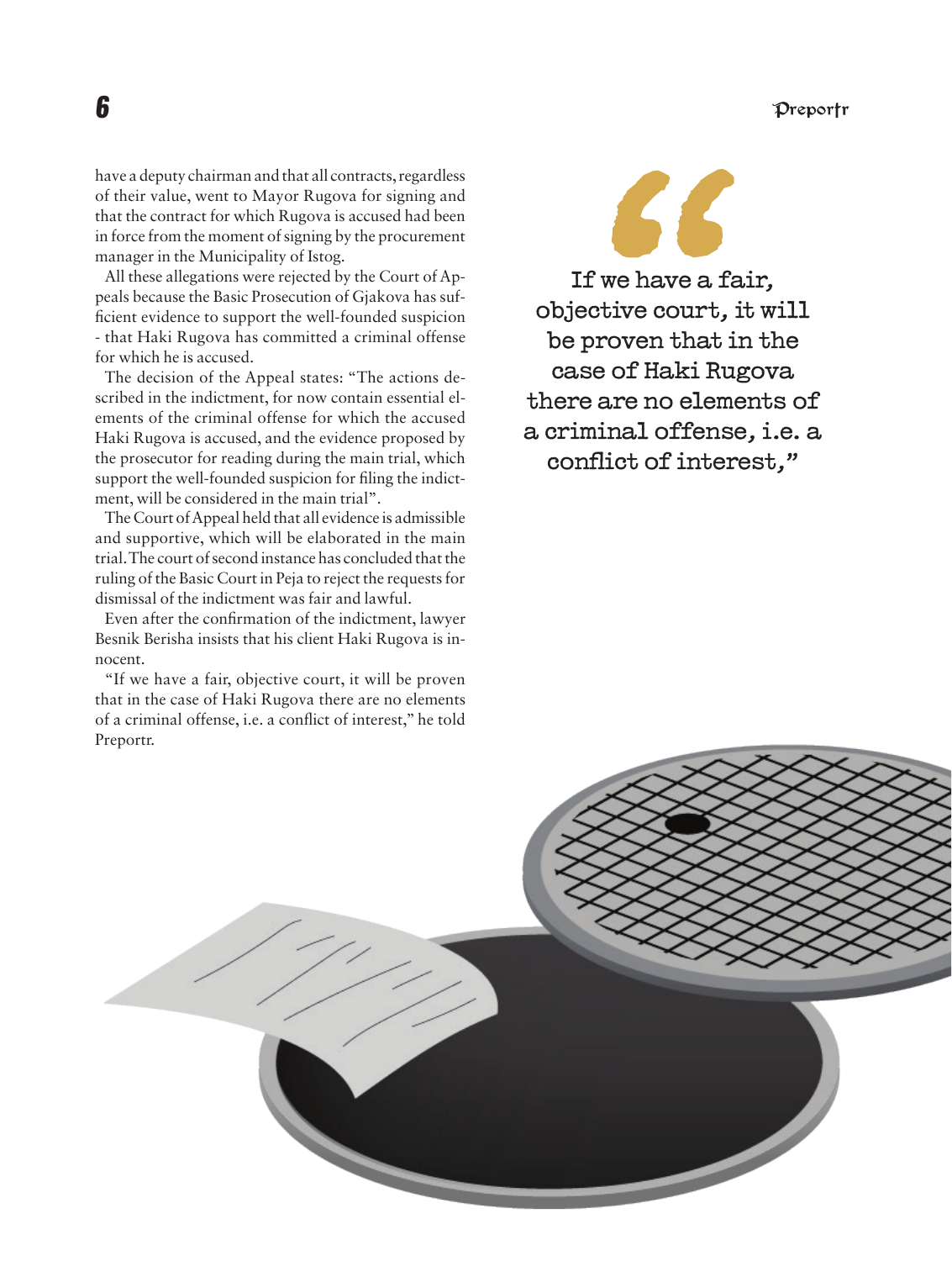#### **Rugova did not appear in court several times**

The mayor of Istog, Haki Rugova, has failed to appear in court several times last year. This has led to several hearings being postponed. The monitor of Cohu!, Artan Sufaj, confirms that in the case of Haki Rugova, the hearings have been postponed several times.

The first hearing in this case, scheduled for May 7, 2018, failed due to the absence of Rugova, who requested that this hearing be postponed on the grounds that he had not yet appointed a defense lawyer.

Judge Sylë Lokaj said that the accused would be assigned a defense counsel ex officio, if he did not do so.

Rugova also did not appear at the hearing scheduled to be held on May 21, although according to Judge Lokaj, he was duly invited but his absence was not justified. Judge Lokaj had warned that if the defendant did not respond, he would be summoned by order.

The hearing of September 10 last year failed not because of Rugova but because of his lawyer, Besnik Berisha. He was not provided with all the case file and in order to prepare the defense he had requested the postponement of the hearing for another day.

The hearing of November 5 last year was not held because Rugova had informed the court that he was on an official trip and the trial judge, Sylë Lokaj, was participating in an official training.

#### **Problems with prosecutors**

The case against the mayor of Istog, Haki Rugova, was initially sent to the Basic Prosecution in Peja, respectively to the prosecutor Haxhi Sinanaj. On January 17 2018, Prosecutor Sinanaj wrote a letter to the Chief Prosecutor of the Basic Prosecution in Gjakova, Ali Selimaj, and after consulting with the Chief Prosecutor of the Appellate Prosecution, Haxhi Dërguti and Agim Kurmehaj, the case was delegated to the Basic Prosecution in Gjakova.

Prosecutor Sinanaj in his letter wrote: "The reason for sending this case to another prosecution is because we have known Haki Rugova for a long time and have good social relations, so in order to have a fair and independent investigation, after consulting with the Chief Prosecutor of Appeal and the Chief Prosecutor of the Basic Prosecution in Gjakova, we agreed to send this criminal case to the Basic Prosecution in Gjakova".

The case was assigned to prosecutor Agron Matjani, but he did not represent him in all cases. After the investigation was carried out against him (Matjani), he was replaced by another prosecutor, also from the Basic Prosecution in Gjakova, Ramiz Buzhala, who represented the case in question only once, and that in the hearing of March. It remains to be seen who will represent the indictment in this case in the main trial, whether it will be Buzhala or yet another prosecutor.

Prosecutor Matjani, appointed to represent this case, was dismissed by the Kosovo Prosecutorial Council (KPC) on May 10, 2019. This institution had taken the decision to propose to the President of the country his dismissal due to the serious non-compliance with official duties, a decision that came after the introduction of disciplinary proceedings by the relevant commission.